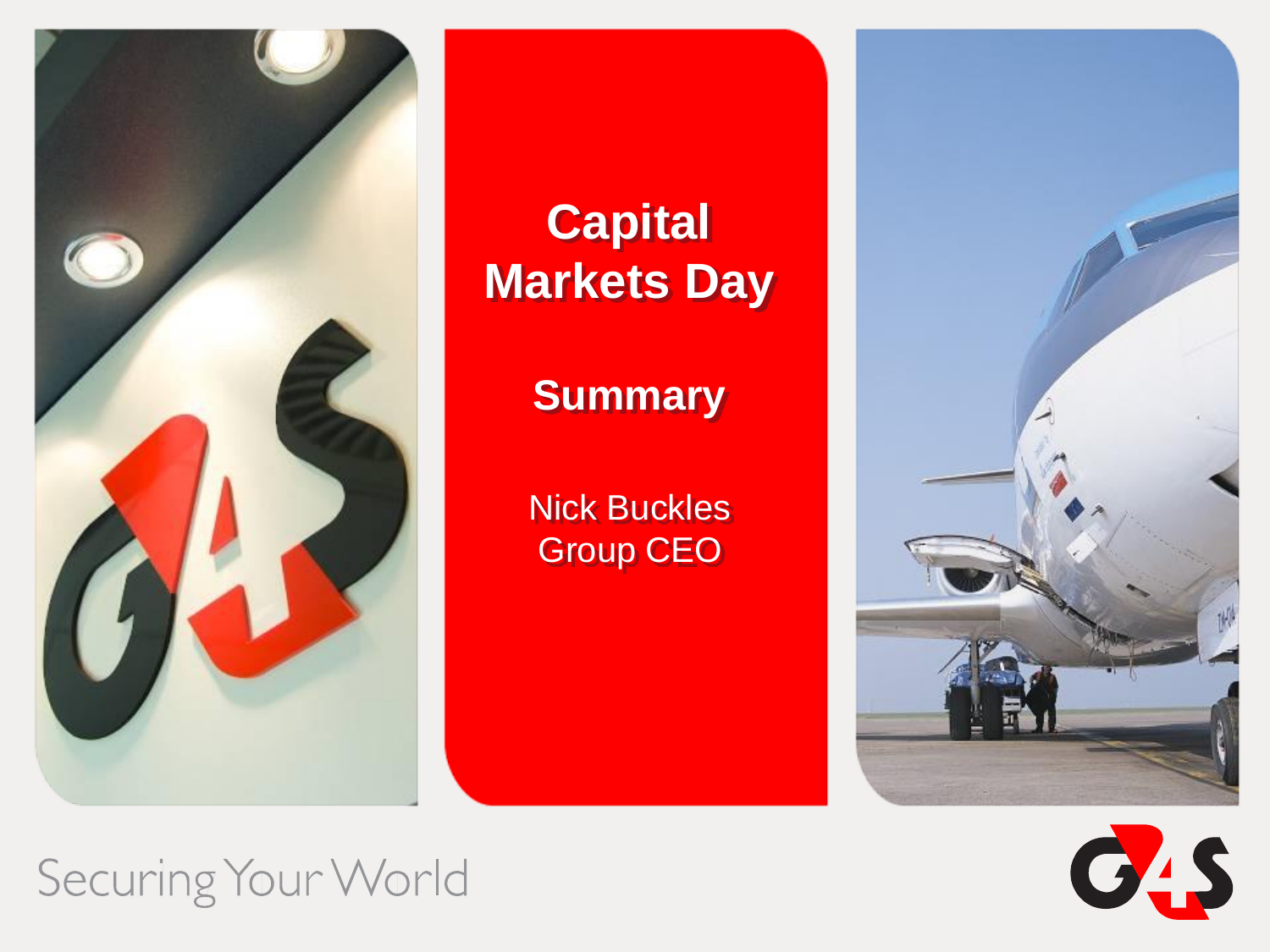## **Strategy** Delivering enhanced growth



### **1 Drive outsourcing in all markets**

- Extensive outsourcing opportunities in the Government sector, particularly in Justice, Policing, Immigration and Welfare
- **Cash outsourcing back on the agenda in some development markets**
- Steady growth in facilities management in a number of major markets
- Developing markets still outsourcing basic security services for the first time

### **2 Focus on sectors where security and safety are key**

- Sector expertise delivering targeted growth
- Significant opportunities in extractive industries across Africa, Latin America and Asia
- Recent contract wins in aviation provide further credentials to drive additional growth

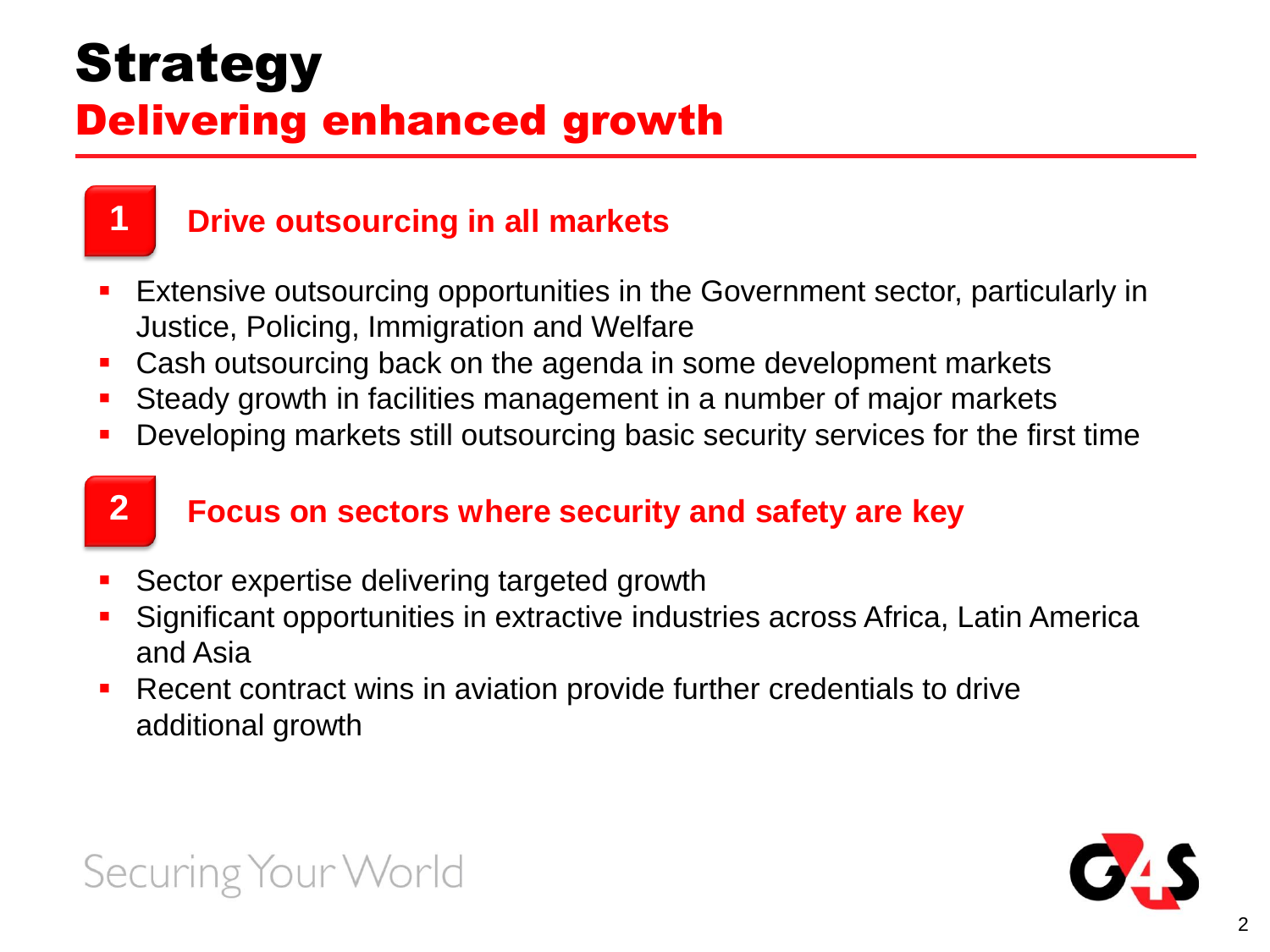### **Strategy** Delivering enhanced growth



### **3 Develop long-term partnerships with large customers**

- Strong and varied sales pipeline of £3.5bn focused primarily on large scale bids
- Integrating G4S-developed technology to augment the manned security offer increasing customer partnerships
- Focused on increasing customer retention in addition to driving long term sales growth

## **4**

#### **Transfer expertise from more developed markets into key developing markets**

- Unrivalled long-term presence and strong market positions in developing markets
- **Service Excellence Centres focused on best practice development** and sharing
- China expansion strategy key opportunity for growth in Asia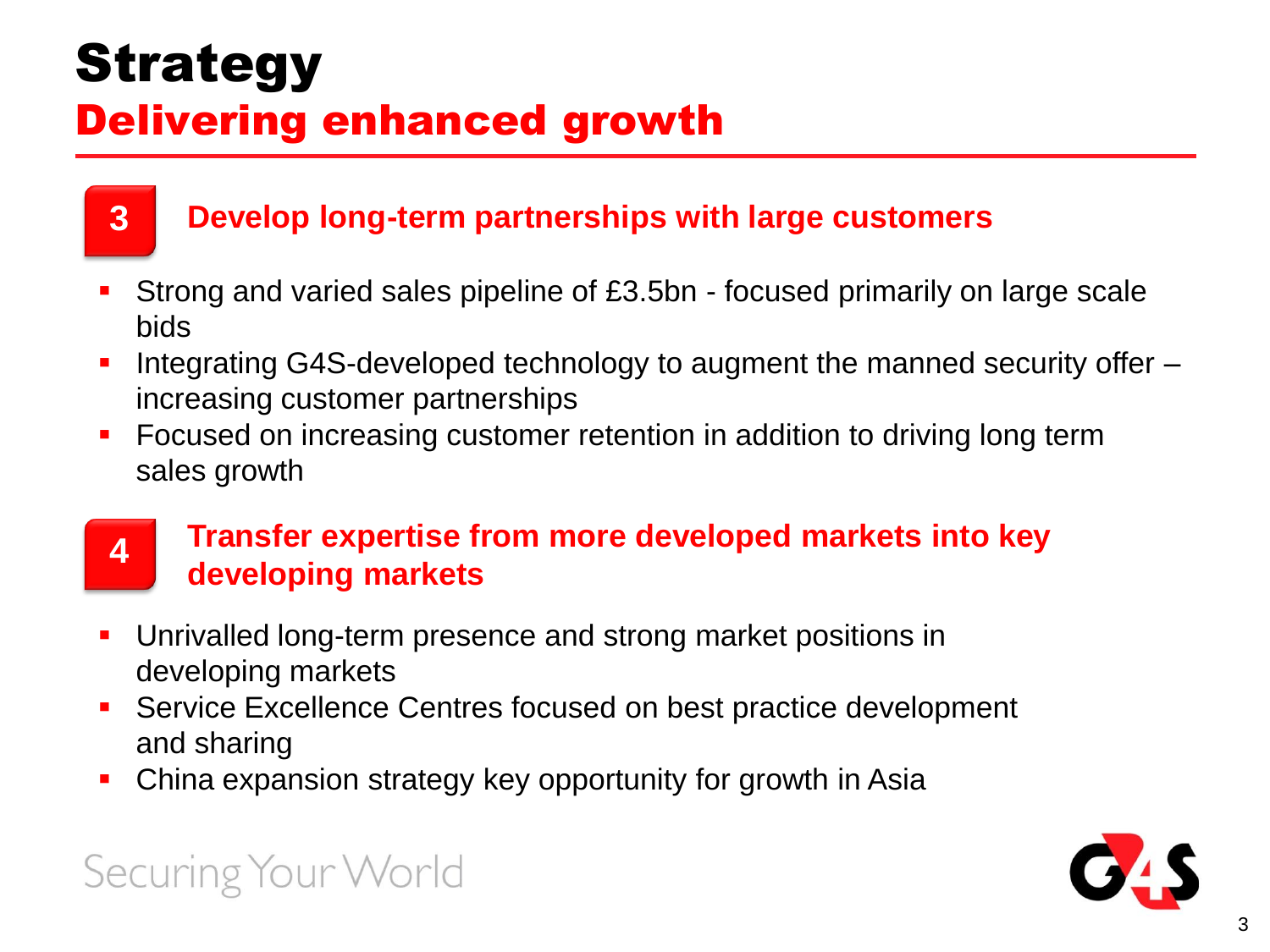## **Strategy** Delivering enhanced growth



#### **5 Acquire businesses to accelerate organic growth potential**

- Acquisitions adding value to G4S core business through new expertise and sector experience
- **Active divestment strategy**
- Majority of acquisition spend focused on developing markets
- May include additional facilities management businesses in the UK
- Strong integration and value creation track record



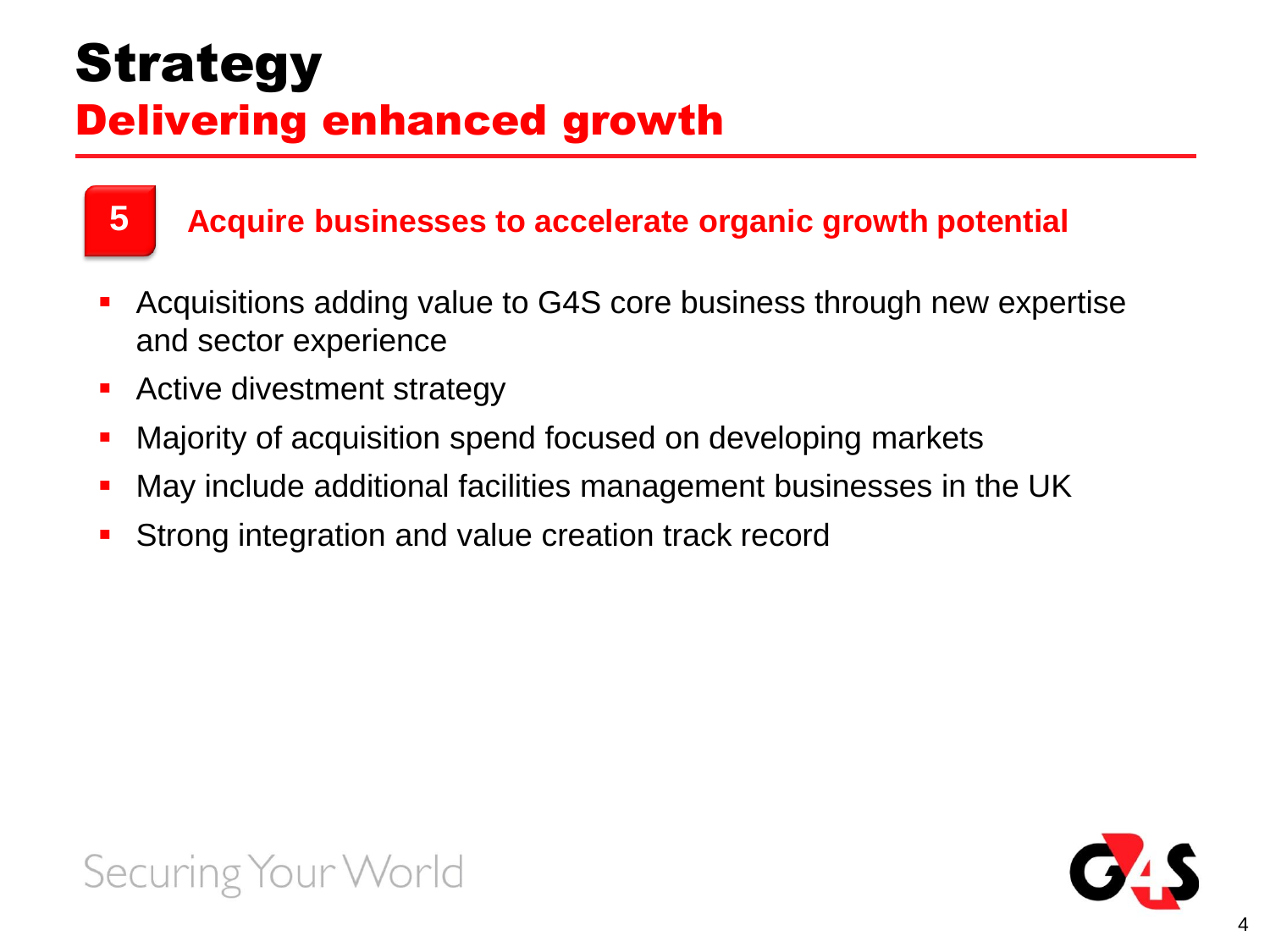## Strategy Summary

### **Strong overall underlying trading platform**

### **Focus on accelerating growth:**

- Higher growth markets
- Large bids & outsourcing potential
- **Acquiring expertise**
- Investment in business development

### **Margin improvement opportunities:**

- **-** Overhead and procurement focus
- **Service excellence centres**
- Divestments where appropriate
- Growth in higher margin businesses

### Strong outlook despite ongoing economic turmoil

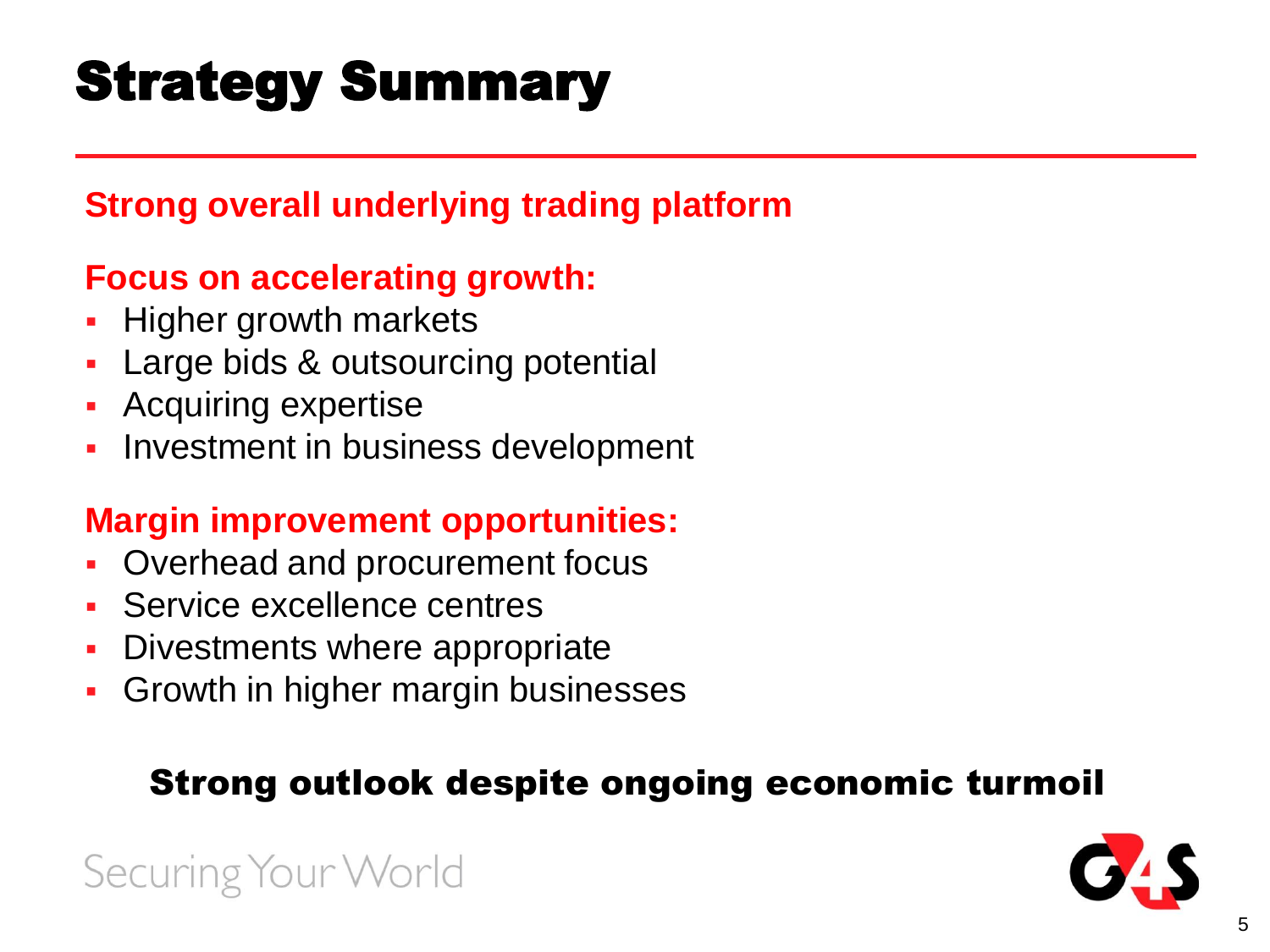

## **Capital Markets Day**

**Q&A**





Securing Your World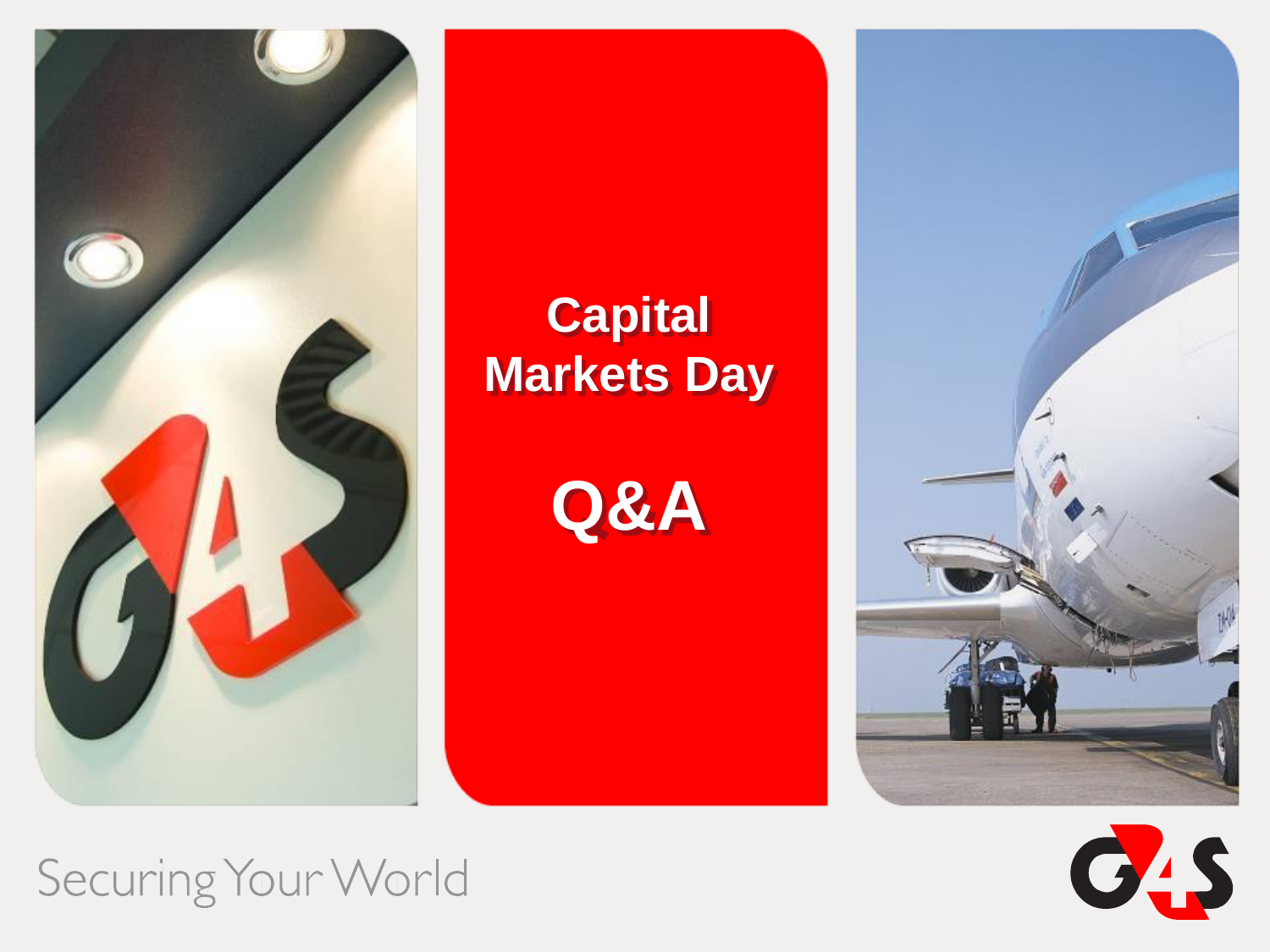# Glossary

| <b>ACV</b>      | Annual contract value                      | <b>ESS</b>               | <b>Electronic Security Solutions</b>                         |
|-----------------|--------------------------------------------|--------------------------|--------------------------------------------------------------|
| <b>AME</b>      | Asia Middle East                           | EV                       | Enterprise value                                             |
| <b>BIC</b>      | Brazil, India & China                      | E Viper                  | Cash logistics programme                                     |
| <b>BPO</b>      | <b>Business process outsourcing</b>        | FI<br>FM                 | <b>Financial institution</b><br><b>Facilities Management</b> |
| <b>BRIC</b>     | Brazil, Russia, India and China            | <b>FCO</b>               | Foreign & Commonwealth Office                                |
| C&J             | Care & Justice Services                    | <b>GAOS</b>              | Government and Outsourcing                                   |
| <b>CAGR</b>     | Compound annual growth rate                | Gears                    | ATM reconciliation system                                    |
| <b>CATSA</b>    | Canadian Air Transport Security Authority  | <b>GCC</b>               | Co-operation council for the Arab states of the<br>Gulf      |
| <b>CBM</b>      | Coal bed methane                           | <b>GDP</b>               | Gross domestic product                                       |
| <b>CNI</b>      | <b>Critical National Infrastructure</b>    | <b>IAD</b>               | <b>International Accounts Division</b>                       |
| <b>CS</b>       | <b>Cash Solutions</b>                      | <b>IATA</b>              | International Air Transport Association                      |
| <b>CSR</b>      | <b>Comprehensive Spending Review</b>       | <b>ICAO</b>              | International Civil Aviation Organisation                    |
| <b>DECC</b>     | Department of Environment and Climate      | <b>ICT</b>               | Information and Communication Technology                     |
|                 | Change                                     | <b>IFM</b>               | <b>Integrated Facilities Management</b>                      |
| <b>DECC DSP</b> | Department of Environment and              | <b>IMS</b><br><b>IRC</b> | ATM engineering software<br>Immigration removal centre       |
|                 | Climate Change Data Services Provider      | IS                       | <b>Integrated Services</b>                                   |
| <b>DIAC</b>     | Department of Immigration and Citizenship, | <b>ITT</b>               | Invitation to tender                                         |
|                 | Australia                                  | <b>JVs</b>               | Joint ventures                                               |
| <b>DoE</b>      | Department of Energy                       | <b>KPIs</b>              | Key performance indicators                                   |
| DoH             | Department of Health                       | <b>LOCOG</b>             | London Organising Committee for the Olympic                  |
| <b>DTS</b>      | David Taylor-Smith                         |                          | and Paralympic Games                                         |
| <b>DWP</b>      | Department for Work and Pensions           | <b>LNG</b>               | Liquefied natural gas                                        |
| EM              | <b>Electronic monitoring</b>               | ME<br>MI                 | <b>Middle East</b><br>Management Information                 |
| <b>ERM</b>      | Enterprise risk management                 | <b>MOD</b>               | Ministry of Defence                                          |
|                 |                                            |                          |                                                              |